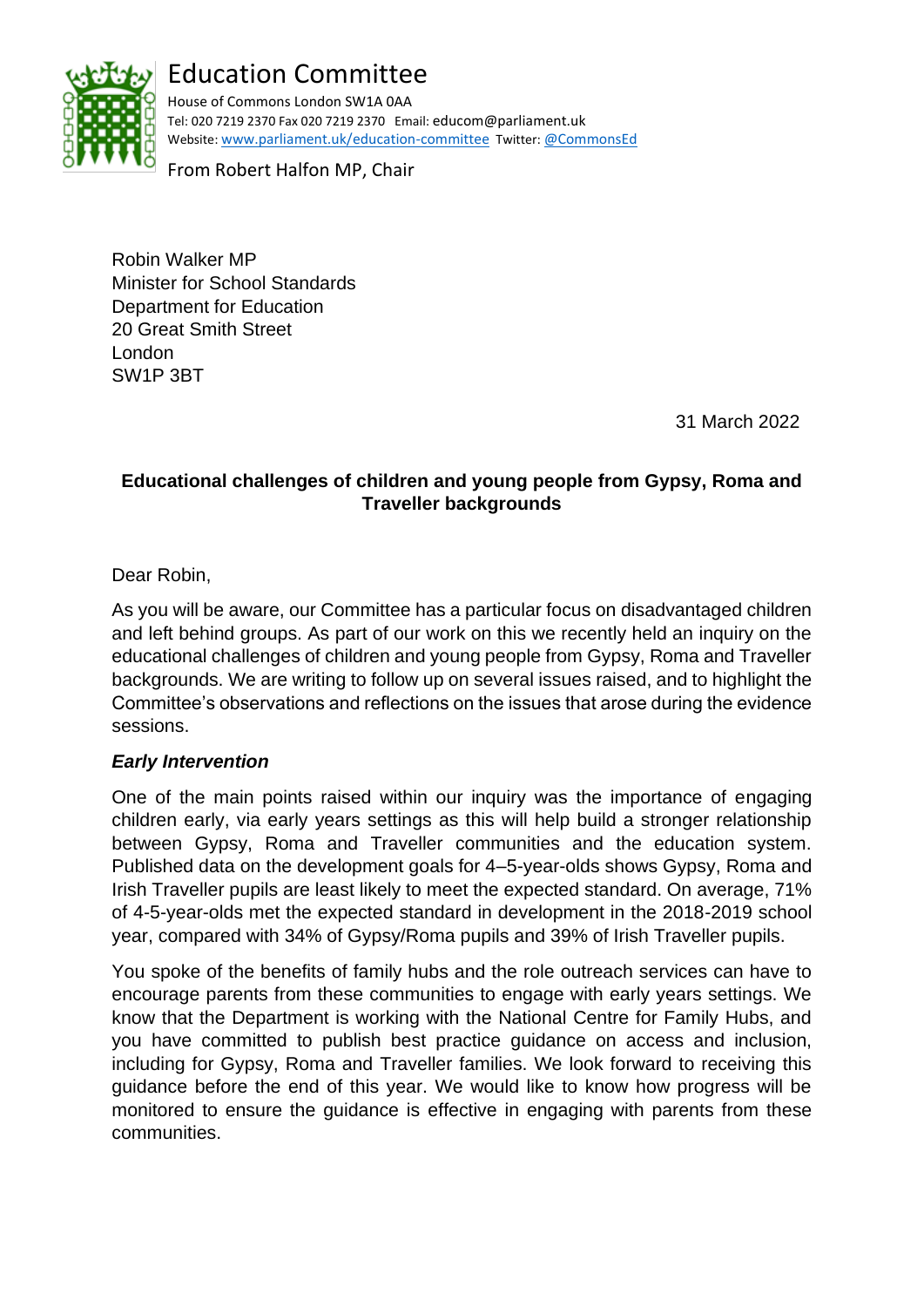# *Parental Engagement*

Witnesses also emphasised the importance of parental engagement. This included adult education programmes to support parents with low literacy levels engage with the education system. When giving evidence to the Committee, you referenced the challenges of intergenerational literacy. You stated that despite there being available funding within the adult education budget to support adult literacy, this funding is not effectively engaging with the Gypsy, Roma and Traveller communities. We appreciate your recognition that this is an important area for the Department to focus on. However, we would like to receive more information on how the Government plans to allocate the available funding to have a real impact upon parents from these communities with low literacy levels. An update on how the Government plans to engage with parents from Gypsy, Roma and Traveller communities within the next six months would also be welcome.

Witnesses spoke of the importance of schools employing role models from the Gypsy, Roma and Traveller communities to help build trust amongst parents and support them in better understanding the education system. We suggest schools with a large percentage of pupils from a Gypsy, Roma and Traveller background seek to employ role models from these communities, to build better relationships with the parents, and strengthen their engagement with schools. We took evidence from primary school teaching assistants from the Roma community in Ipswich and were informed of the important work they do in engaging with Roma families and supporting them in understanding the education system. Therefore, we recommend a provision of funds for schools with high Roma communities, to promote inclusion and employ Learning Support Assistants from these communities, to improve the educational attainment of Roma pupils.

Schools could also actively engage with parents in the community, and train them to act as mentors to other parents and caregivers. We believe this would also help to build trust and ensure better parental engagement.

## *Educational Attainment*

Our sessions examined the low educational attainment of children and young people from Gypsy, Roma and Traveller backgrounds and we were extremely concerned by the evidence we heard. On average, children and young people from these communities have the lowest educational attainment. Gypsy/Roma pupils are almost three years behind White British pupils at GCSE level, and Gypsy/Roma and Irish Traveller pupils have the lowest Attainment 8 score out of all ethnicities with 22.7 and 30.7 out of 90 respectively. The average Attainment 8 score for pupils in England is 50.9 out of 90. The Government must take concrete action to improve educational outcomes for these children.

Witnesses raised further concerns regarding the low numbers of Gypsy, Roma and Traveller pupils receiving pupil premium funding despite being eligible. They believe this is because of a cultural belief in self-sufficiency. The Committee recommends that an uptake of the pupil premium would be one of the solutions needed to better support disadvantaged children. When speaking to the Committee, you recognised the cultural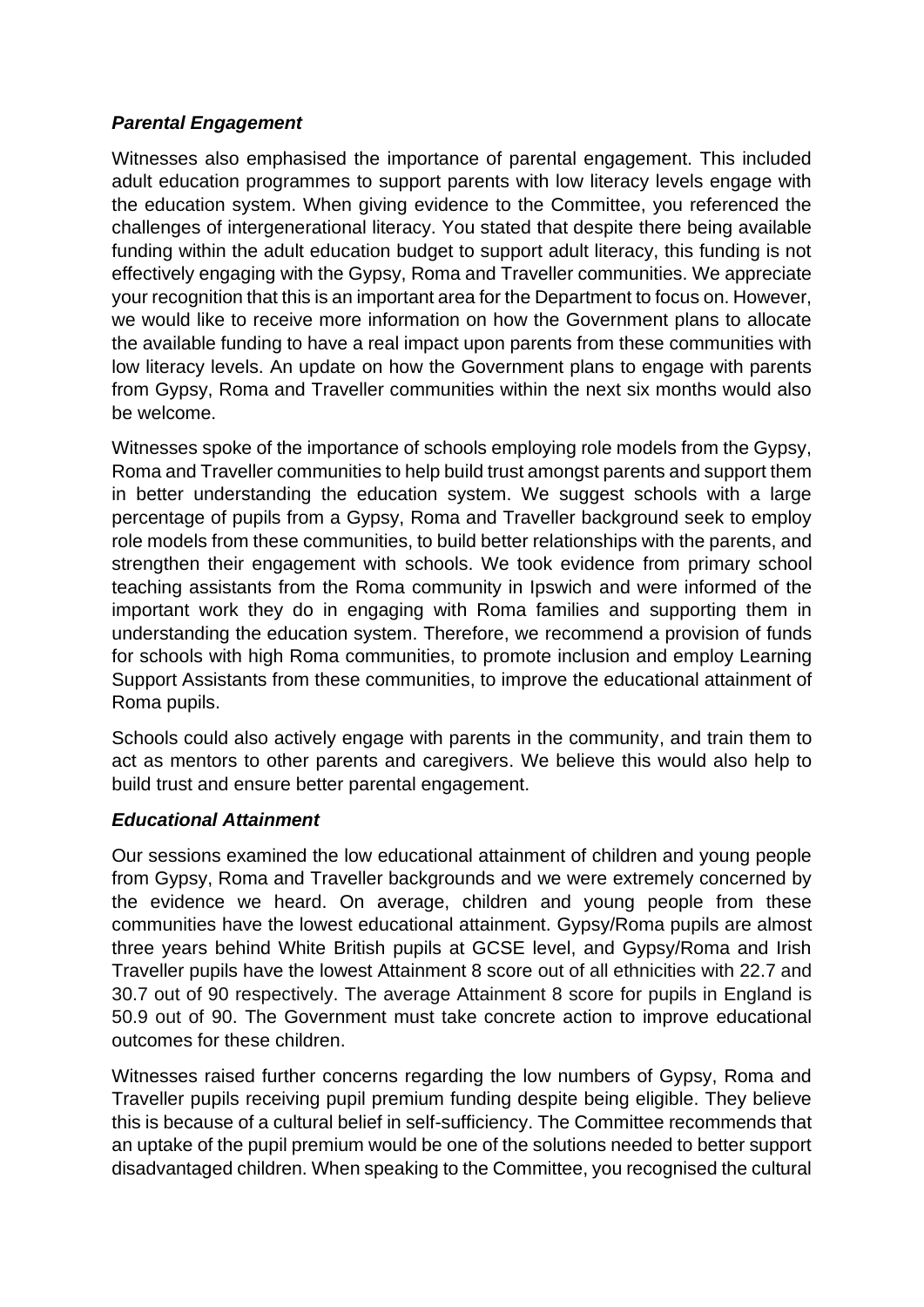stigma which acts as an obstacle in receiving additional support. You also stated that this was an area the Department needs to review to provide the right support to schools. Therefore, we would like to know how the Government plans to support schools to encourage greater uptake of pupil premium for eligible pupils from Gypsy, Roma and Traveller communities.

The importance of attendance in increasing a pupil's educational attainment was highlighted by witnesses. The Committee welcomes the Department's recent announcements to reduce persistent and severe absences within schools and would like an update on how the measures are improving absences, including for Gypsy Roma and Traveller pupils, by the end of this year.

Witnesses also highlighted the importance of schools supporting Gypsy, Roma and Traveller communities to better understand the wider career opportunities available through further and higher education. Therefore, we recommend schools should provide targeted career guidance for these communities, to better inform them of the career opportunities available through engagement with education.

## *Identifying incidents of bullying and racism*

Throughout our inquiry, we heard that school must be a supportive and collaborative place in which Gypsy, Roma and Traveller pupils feel safe. However, witnesses repeatedly raised incidents of bullying and racism faced by children, from both their peers and teachers. Many ethnic minority groups experience bullying, including Gypsy, Roma and Traveller pupils however, there are no official statistics which break these cases down by ethnicity. We believe that, to understand the scale of the issue and the impact it has upon educational outcomes, local authorities should work with schools to better understand the extent of the problem faced by these, and other communities, that may be affected by bullying or racism.

You spoke of recent funding on anti-bullying activities and specific work targeted towards Gypsy, Roma and Traveller communities. We would be grateful if you could update the Committee on this specific work and when it will be implemented to support these communities.

#### *Exclusions*

The inquiry also examined permanent and temporary exclusions which are higher amongst Gypsy, Roma and Traveller pupils. In the 2018 to 2019 school year, Gypsy/Roma pupils had 21.26% temporary exclusions whilst Irish Traveller pupils had 14.63%; the overall temporary exclusions amongst all pupils was 5.36%. For permanent exclusions, Gypsy/Roma pupils had 0.39% whilst Irish Traveller pupils had 0.27%; the overall permanent exclusions was 0.10%.

We share our witnesses' concern over these higher exclusion rates and the lack of implementation of the recommendations set within the Timpson Review of School Exclusion. When giving evidence to the Committee, you emphasised that schools should follow the statutory guidance to consider what extra support might be needed to identify and address the needs of children from groups with protected characteristics. Despite the statutory guidance, exclusion rates are higher amongst